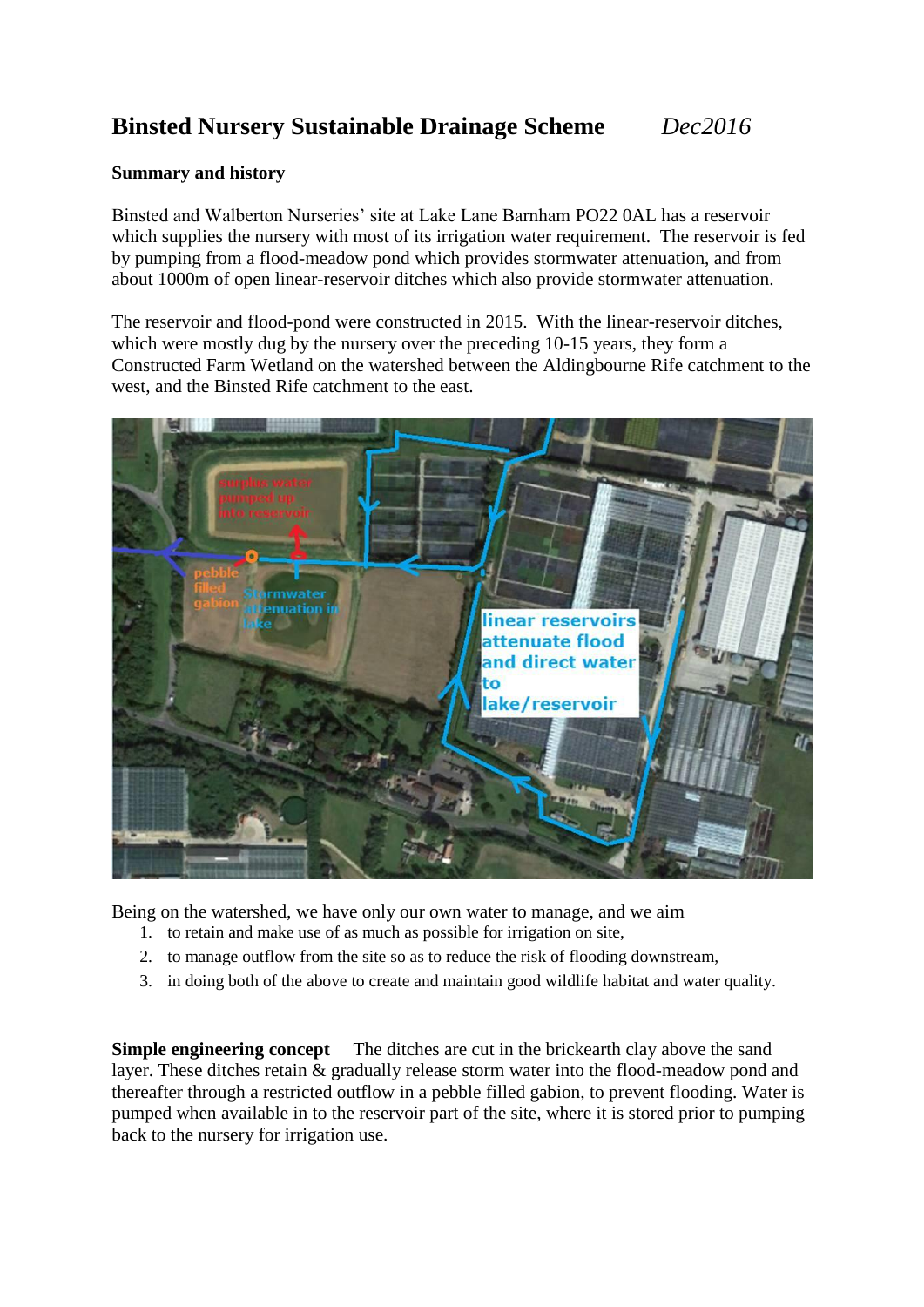**Water licensing not required** The clay brickearth has been accepted by the Environment Agency as sufficiently impermeable that water permeation into or from them is effectively nil  $-$  as the successful functioning of the unlined reservoir confirms. Consequently no abstraction licence is required for using these linear reservoirs and the flood pond to harvest and re-use our own rainwater. If the ground had been water-permeable then the ditches and reservoir would have needed to be lined to retain unlicensed use of our own harvested water.

### **Establishment of linear reservoir ditches for wildlife habitat**

- The linear-reservoir ditches' sides are mostly steep and so we sowed them with a hydraseeded mix of non-vigorous grasses and wildflowers. Some ditches were given shaped features to improve wildlife habitat potential, most are more uniform in profile due to space constraints. Due to irrigation run-off (and some mini-bunds in the ditch foot), some moisture remains in the ditches at all times of year. A shallower-profile ditch was left to acquire its own vegetation rather than hydraseeded.
- In creating the ditches, the extracted subsoil was placed to form an adjacent bank and the topsoil spread over the top of it. Native shrubs were then planted to form a visual screen and windbreak for the nursery site as well as additional wildlife habitat: including blackthorn, buckthorn, dogwood, wild privet, guelder rose, spindle.

# **Flood-pond-meadow and reservoir**

*The flood meadow pond* was built in summer 2015 as a collection point from which to pump up into the reservoir via the linked linear-reservoir ditch, and for stormwater attenuation to prevent flooding.

It incorporates wildlife-friendly, shallow banks and islands. It also provides an area of permanent, and often moist, flowery grassland. Neutral grassland lowland meadows are a BAP Priority Habitat. Reeds in the lowest part, transplanted from our other ditches, should support UK Red List species such as reed bunting. Seeds were sown for native pond, marginal and meadow wildflowers. Colonisation by invertebrates such as dragonflies, water boatmen, and by birds such as swans and mallards, was immediate, and has subsequently diversified with even great crested grebe spotted there in late autumn 2016.

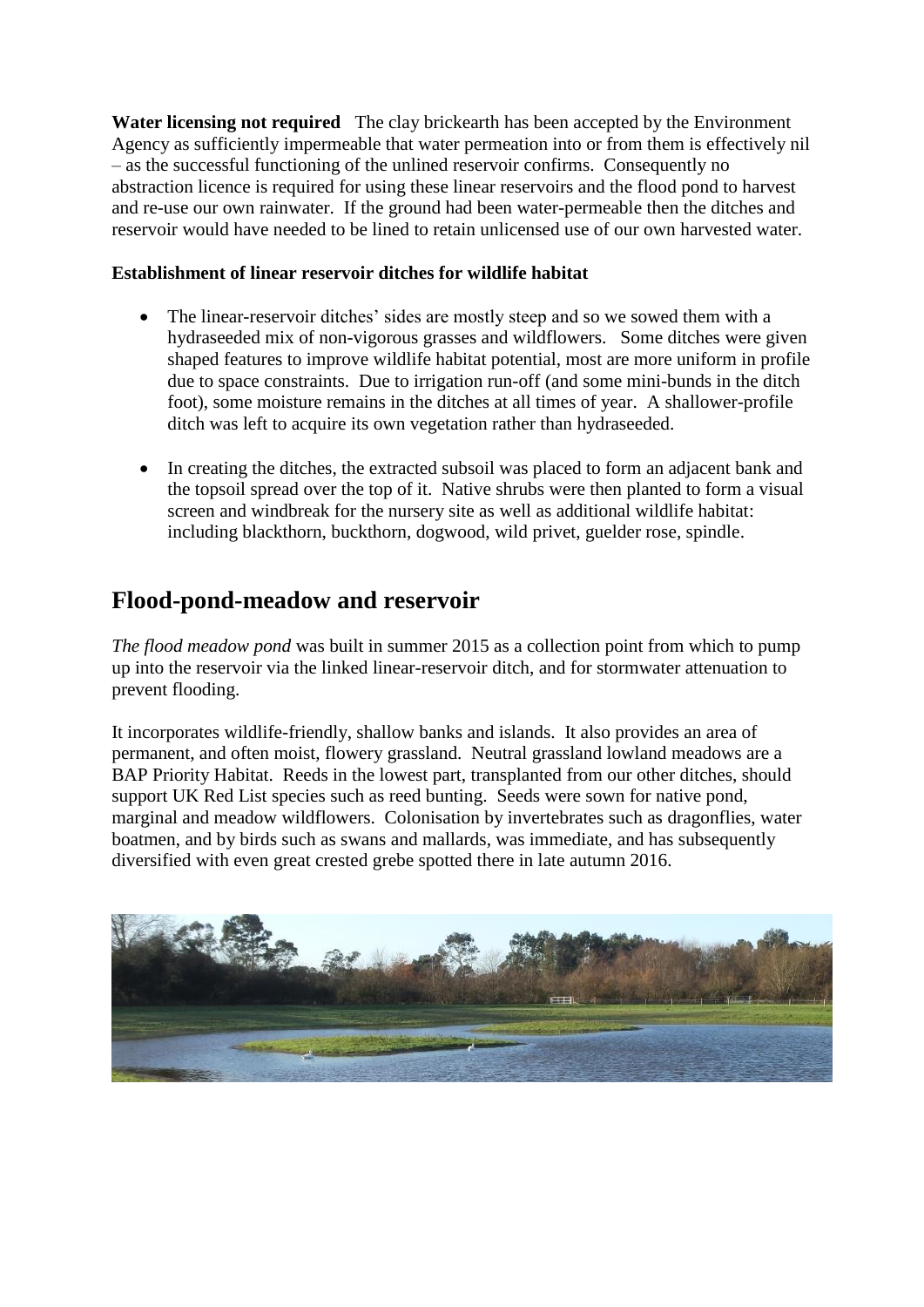

*The reservoir* was built together with the *flood-pond meadow* in summer 2015. By summer 2016 both facilities, with their grass-and-wildflower banks, already provided an excellent waterfowl habitat area together.